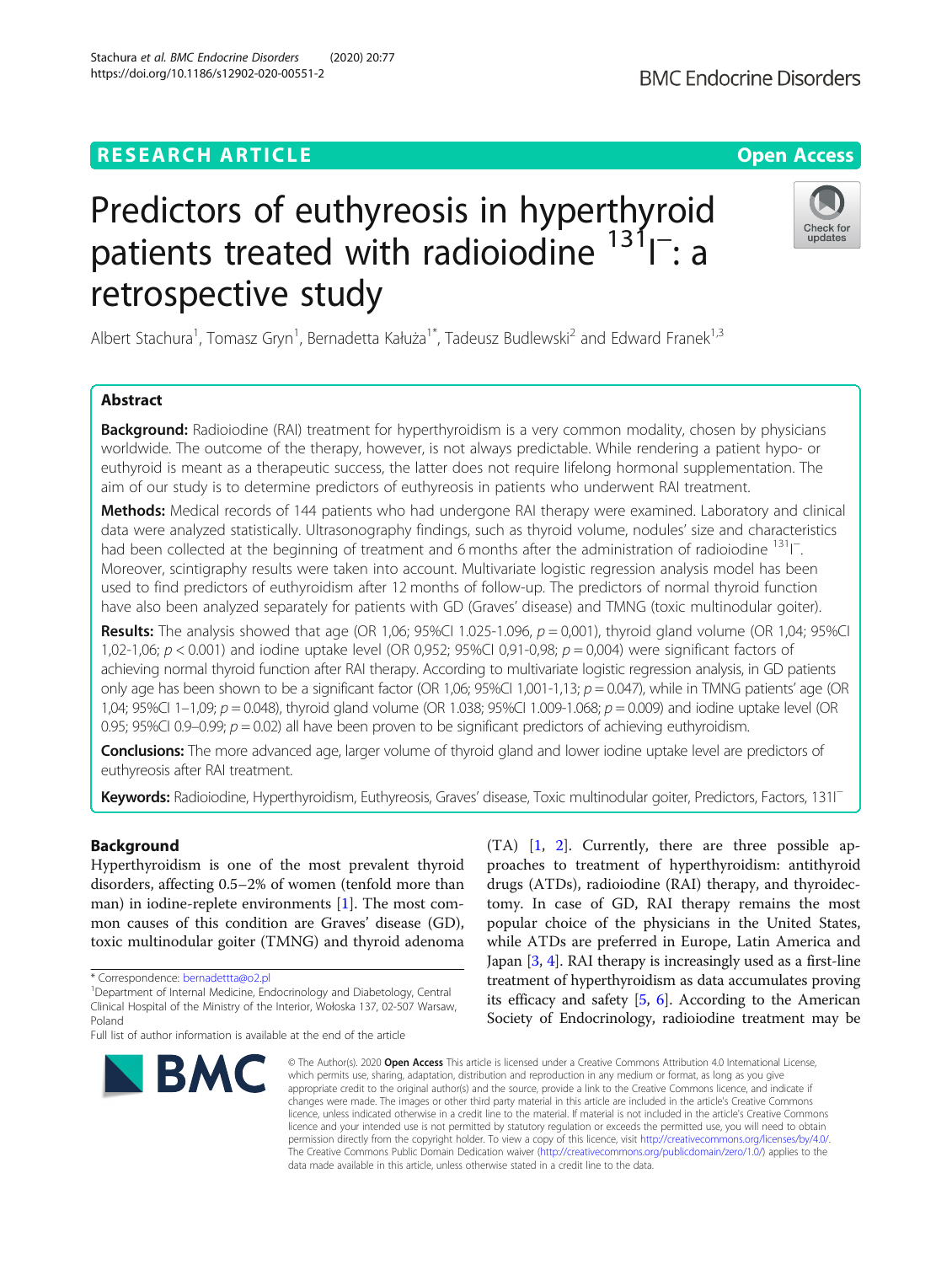used in case of all three major causes of hyperthyroidism, depending on the disease's progression [\[7](#page-7-0)]. The outcome of RAI therapy, however, is difficult to predict. An optimal dose that would both eliminate the risk of developing hypothyroidism and maximize the chance of curing hyperthyroidism is individual and difficult to determine [[8\]](#page-7-0) (Fig. 1).

The success of RAI therapy in hyperthyroidism – meant as rendering the patient hypo- or euthyroid - correlates strongly with the activity of administered radioiodine [[7](#page-7-0)]. There are several studies comparing the efficacy of treatment using a fixed dose versus a calculated dose, showing little differences between the two approaches [\[9](#page-7-0)–[14](#page-7-0)]. Thus, the choice of the method depends solely on the physician [[7](#page-7-0)]. Undoubtedly, the outcome of the RAI therapy is not fully predictable and may result in hypothyroidism, euthyroidism or unchanged hyperthyroidism [\[7\]](#page-7-0). In an attempt to determine possible factors that could influence the outcome of the treatment, several studies have been conducted, proving e.g. gender, age, presence of ophthalmopathy and serum free T3 concentration to be relevant [\[11](#page-7-0)–[13](#page-7-0), [15](#page-7-0)–[18](#page-7-0)].

Radioiodine therapy is the only non-operative treatment modality that provides a possibility of rendering a patient euthyroid without the necessity of further pharmacological management. There are, however, not much data on the predictors of achieving euthyreosis in the patients after RAI therapy, presence of which may facilitate the choice of treatment [\[19](#page-8-0)–[21\]](#page-8-0). Thus, in our research we aim to find predictors of specifically euthyreosis in patients who underwent the RAI treatment.

# Methods

# Patients

In our study, we included 144 patients transferred for RAI treatment at the Nuclear Medicine Department of

the Central Clinical Hospital of the Ministry of the Interior and Administration in Warsaw. All of them were diagnosed with either GD or TMNG. Data regarding the patients with TMNG were collected from the years 2015 and 2016, whereas in case of GD patients, we included data from years 2013–2016. Subjects, who had undergone 2nd RAI treatment, were also included. Thyroid ultrasound examination was performed before radioiodine administration and 6 months after the procedure. Following factors were defined and compared: volume of the thyroid gland, presence and dimensions of nodules. Moreover, results of scintigraphy were taken into consideration: iodine uptake, distribution, type of nodules ('hot' or 'cold'). All the drugs proven to affect the activity of the thyroid gland (e.g. beta-blockers, amiodarone, antithyroid drugs), if taken by the patient, were also noted.

The fixed doses of <sup>131</sup>I<sup>-</sup> administered to patients varied between 610 and 790 MBq. All antithyroid drugs, if given, were withdrawn 1 week before radioiodine administration. Patients were subsequently observed for 12 months. Before the procedure, as well as after 2 weeks and 1, 2 and 6 months the serum concentrations of TSH, free T3 and free T4 were measured. Information regarding thyrostatic drugs or hormonal replacement therapy given during the observation period - in order to achieve euthyreosis - was also recorded. After 12 months, patients were divided into three groups: (1) patients with hypothyroidism, (2) patients who achieved euthyreosis (without medication), (3) patients with persistent hyperthyroidism. Patients were also divided into two etiological subgroups: subjects with Graves' disease and with toxic multinodular goiter. Euthyreosis was meant as the serum concentrations of free T4, free T3 and TSH in the range of laboratory norms. RAI therapy rendered hypothyroidism if after the 12-month observation period hormonal replacement therapy was needed to achieve

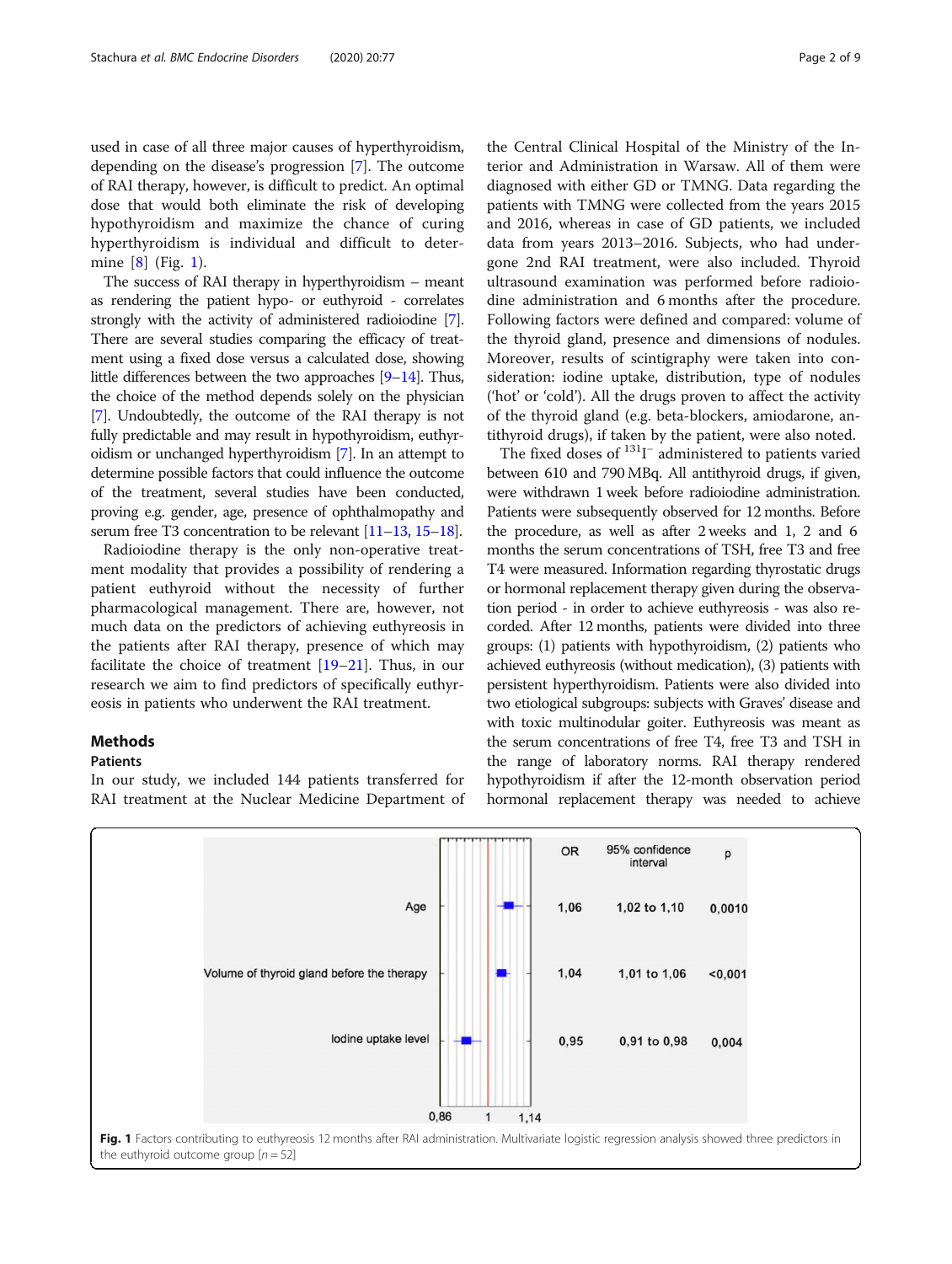<span id="page-2-0"></span>normal levels of thyroid hormones. On the other hand, hyperthyroidism was meant as the free T4 and T3 serum concentrations elevated or normal and TSH level decreased, which required antithyroid drugs' administration.

We performed both univariate and multivariate logistic regression analysis for factors such as age, gender, thyroid volume, ATD treatment 2 weeks before iodine administration, fT3 concentration at presentation and iodine uptake. Predictors of achieving normal thyroid function were searched in three groups: (1) all the patients, (2) GD patients, (3) TMNG patients.

We also made follow-up calls to gather data on the patients' thyroid status 12 months after radioiodine administration. Among the contacted patients, only in 8 the thyroid status changed between the 6th and 12th month post-therapy. In 6 cases patients previously rendered

euthyroid, turned hypothyroid, whereas in 2 persistently hyperthyroid subjects, a normal thyroid function was achieved, without the 2nd dose of radioiodine.

### Statistical analysis

We used the program Statistica 13 (StatSoft Polska LTD) for the statistical analysis. The  $p$ -value below 0.05 was assumed as statistically significant. In order to determine the statistical significance, we used various tests according to the distribution of variables and their characteristics (Student's t-test, Mann Whitney U test, chisquare test, Kruskal-Wallis ANOVA test). ROC curves were used for optimization of the threshold setting for selected predictors. We also used the logistic regression, Cox proportional hazards model analysis (12-months observation) to determine independent predictors of achieving normal thyroid function.

Table 1 Clinical information about the patients

|                                                                         | Group 1<br>$(n = 81)$ | Group 2<br>$(n=52)$ | Group 3<br>$(n=11)$ | $p$ -value | GD patients<br>$(n = 63)$ | TMNG patients<br>$(n = 81)$ | $\mathcal{D}$ |
|-------------------------------------------------------------------------|-----------------------|---------------------|---------------------|------------|---------------------------|-----------------------------|---------------|
| Males [n, %]                                                            | 21(25.9)              | 21(40.4)            | 4(36.4)             | 0.2        | 16(25.4)                  | 30(37)                      | 0.23          |
| Age [years]                                                             | $53.5 \pm 16.3$       | $67.3 \pm 12.7$     | $50.9 \pm 16.4$     | 0.00001    | $48.6 \pm 15.5$           | $65.8 \pm 12.9$             | 0.000001      |
| Graves' disease [n, %]                                                  | 48 (59.3)             | 8(15.4)             | 7(63.6)             | 0.000001   |                           |                             |               |
| Thyroidectomy in history [n, %]                                         | 6(7.4)                | 0(0)                | 1(9.1)              | 0.12       | 2(3.2)                    | 5(6.2)                      | 0.41          |
| Thyrostatic drugs used before RAI<br>treatment [n, %]                   | 20(24.7)              | 15 (28.8)           | 6(54.5)             | 0.12       | 13(20.6)                  | 28 (34.6)                   | 0.06          |
| Beta-blockers used before RAI treatment<br>[n, %]                       | 19 (23.4)             | 19(36.5)            | 2(18.2)             | 0.19       | 11(17.5)                  | 29 (35.8)                   | 0.05          |
| Steroids used before RAI treatment [n, %]                               | 3(3.7)                | 2(3.8)              | 0(0)                | 0.8        | 4(6.3)                    | 1(1.2)                      | 0.09          |
| Orbitopathy [n, %]                                                      | 1(1.2)                | 0(0)                | 0(0)                | 0.67       | 1(1.6)                    | 0(0)                        | 0.26          |
| Thyroid volume before RAI treatment [cm <sup>3</sup> ]                  | $22.6 \pm 13$         | $41.9 \pm 22.2$     | $54 \pm 31.7$       | 0.00001    | $24.3 \pm 19.6$           | $37.8 \pm 21.3$             | 0.000004      |
| Thyroid volume 6 months after RAI<br>treatment [cm <sup>3</sup> ]       | $8.4 \pm 12.6$        | $23 \pm 16.4$       | $29.7 \pm 20.1$     | 0.00001    | $7.5 \pm 9.1$             | $21.4 \pm 18.6$             | 0.000001      |
| Diffused nodules [n, %]                                                 | 39 (54.9)             | 44 (84.6)           | 5(50)               | 0.001      | N/A                       |                             |               |
| 'Cold' nodules                                                          | 1(1.2)                | 2(3.8)              | 1(9)                | 0.28       | 1(1.6)                    | 3(3.7)                      | 0.44          |
| lodine uptake [%]                                                       | $36.4 \pm 13.4$       | $30.2 \pm 11.3$     | $54.3 \pm 16.6$     | 0.00001    | $40.1 \pm 14.3$           | $32.2 \pm 13.4$             | 0.0009        |
| Uneven iodine distribution [n, %]                                       | 18 (22.2)             | 26(50)              | 4(36.4)             | 0.004      | 4(6.3)                    | 44 (54.3)                   | 0.000001      |
| Inferior poles of the thyroid lobes<br>reaching jugular incision [n, %] | 3(3.7)                | 10 (19.2)           | 3(27.3)             | 0.006      | 3(4.8)                    | 13(16)                      | 0.03          |
| $131$   dose [MBq]                                                      | $638.5 \pm 44.2$      | $658.1 \pm 46.4$    | $657.8 \pm 64.8$    | 0.035      | $624 \pm 34.9$            | $664.9 \pm 48.4$            | 0.00001       |
| TSH concentration at presentation [µlU/ml]                              | $1.5 \pm 2.6$         | $0.9 \pm 1.7$       | $0.6 \pm 1$         | 0.04       | $1.46 \pm 2.9$            | $1.08 \pm 1.54$             | 0.79          |
| fT3 concentration at presentation [pq/ml]                               | $4.1 \pm 1.3$         | $3.9 \pm 1.6$       | $5.6 \pm 4.3$       | 0.48       | $4.2 \pm 1.9$             | $4 \pm 1.6$                 | 0.39          |
| fT4 concentration at presentation [ng/ml]                               | $5.5 \pm 7.1$         | $3.7 \pm 5.1$       | $2.8 \pm 4.2$       | 0.44       | $5.4 \pm 6.8$             | $4.1 \pm 5.9$               | 0.49          |
| TSH concentration 6 months after<br>RAI treatment [µlU/ml]              | $4.3 \pm 5.7$         | $2.3 \pm 3.6$       | $0.2 \pm 0.25$      | 0.00001    | $3.9 \pm 6.5$             | $2.7 \pm 3.3$               | 0.1           |
| fT3 concentration 6 months after RAI<br>treatment [pq/ml]               | $3.5 \pm 1.1$         | $3.9 \pm 1.8$       | $4.6 \pm 2.3$       | 0.79       | $3.8 \pm 1.7$             | $3.9 \pm 0.9$               | 0.65          |
| fT4 concentration 6 months after RAI<br>treatment [ng/ml]               | $3.4 \pm 6.2$         | $2.2 \pm 3.3$       | $1.9 \pm 2$         | 0.01       | $3.7 \pm 6.6$             | $2.1 \pm 3.4$               | 0.03          |

Patients have been assigned to the groups, based on the outcome of the RAI therapy after 12 months of follow-up. Group 1 – hypothyroid, group 2 – euthyroid, group 3 – hyperthyroid. Patients with GD and TMNG have been compared. N/A not applicable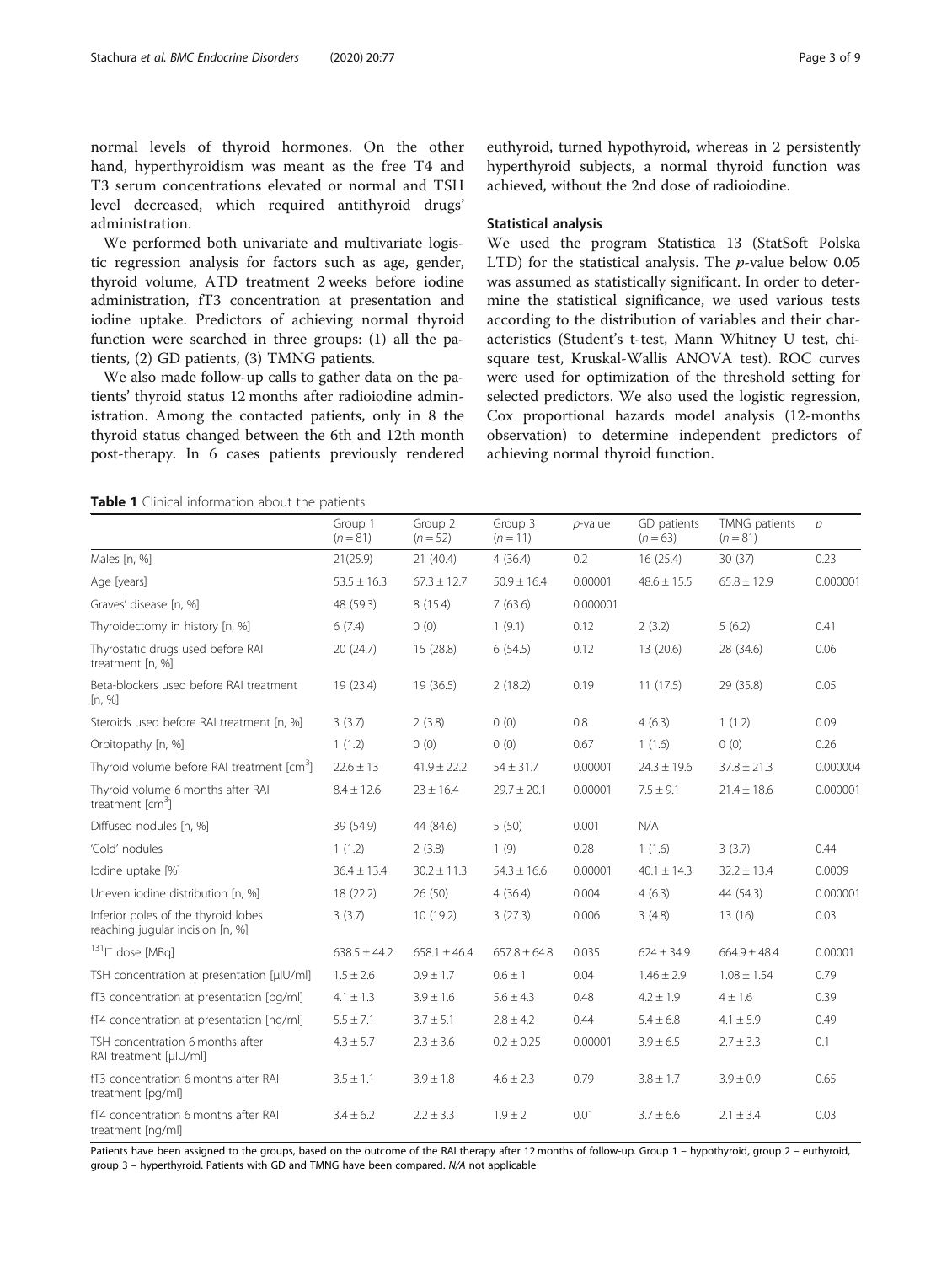<span id="page-3-0"></span>Table 2 Factors contributing to achieving euthyreosis in all the patients treated with RAI

|                                               | Univariate logistic regression analysis |                            |                 | Multivariate logistic regression |                                       |            |  |
|-----------------------------------------------|-----------------------------------------|----------------------------|-----------------|----------------------------------|---------------------------------------|------------|--|
|                                               | Odds ratio                              | 95% OR confidence interval | <i>p</i> -value |                                  | Odds ratio 95% OR confidence interval | $p$ -value |  |
| Age [years]                                   | 1.07                                    | $1.04 - 1.09$              | 0.00001         | 1.06                             | 1.025-1.096                           | 0.001      |  |
| Gender [men]                                  |                                         |                            | > 0.05          |                                  |                                       | > 0.05     |  |
| Thyroid volume [ml]                           | 1.04                                    | $1.02 - 1.06$              | 0.0002          | 1.04                             | $1.02 - 1.06$                         | 0.0001     |  |
| Tyrostatic drugs taken 2 weeks before therapy | 1.03                                    | $0.5 - 2.2$                | 0.94            |                                  |                                       | > 0.05     |  |
| fT3 concentration at presentation             | 0.69                                    | $0.5 - 1.01$               | 0.07            |                                  |                                       | > 0.05     |  |
| lodine uptake [%]                             | 0.952                                   | $0.92 - 0.98$              | 0.001           | 0.95                             | $0.91 - 0.98$                         | 0.004      |  |

## Results

All the important clinical data are presented in Table [1](#page-2-0). After 12 months of follow-up, 81 patients were rendered hypothyroid (group 1), requiring further hormonal supplementation, 52 achieved euthyreosis (group 2) and 11 remained in the state of hyperthyroidism (group 3). There were 98 females and 46 males in the studied group. Majority of the patients (eighty-one) were diagnosed with toxic nodular goiter and sixty-three with Graves' disease. Among the patients, who achieved normal thyroid function after the therapy, only 8 were diagnosed with GD. Age of patients varied significantly from  $53.5 \pm 16.3$  and  $50.9 \pm 16.4$  in hypo- and hyperthyroid groups respectively to  $67.3 \pm 12.7$  among subjects who achieved normal thyroid function. Among the patients who underwent thyroidectomy in the past, none became euthyroid after the treatment.

#### Ultrasonography examination and laboratory tests

All the data regarding ultrasonography and scintigraphy findings refer to the patients' results before the RAI treatment, unless otherwise indicated. The effect of the therapy was strongly connected with the volume of the thyroid gland before RAI administration  $(p < 0.001)$ . While patients with smaller initial thyroid volume  $(22.6 \pm 13 \text{ cm})$  were more prone to entering the state of hypothyroidism after the procedure, the larger thyroid glands  $(54 \pm 31.7 \text{ cm}^3)$  predisposed to persistent hyperthyroidism. Among patients who had been rendered euthyroid, medium values  $(41.9 \pm 22.2 \text{ cm}^3)$  of the thyroid

glands were observed. Naturally, thyroid glands' volumes were significantly larger in the TMNG group than in GD patients ( $p < 0.001$ ).

Similarly, an association was found between the outcome of treatment and the size of thyroid gland 6 months after therapy ( $p < 0.001$ ). Smaller volumes of thyroid gland  $(8.4 \pm 12.6 \text{ cm}^3)$  were typical for patients, who presented with hypothyroidism, medium-sized thyroids  $(23 \pm 16.4 \text{ cm}^3)$  for normal hormonal function and the largest volumes of the gland  $(29.7 \pm 20.1 \text{ cm}^2)$  were characteristic for persistent hyperthyroidism.

Diffused nodules, found during ultrasound examination, occurred much more often in the patients from the 2nd group (84,6%) compared to individuals who entered the state of hypothyroidism (54,9%) or hyperthyroidism (50%) after treatment. On the other hand, presence of thyroid lobes reaching jugular incision was one of the factors contributing to failure of the therapy. Thyroid masses at the level of the thoracic inlet were present in 27,3% of patients with post-therapeutic hyperthyroidism, 19,2% patients with euthyroidism and only 3, 7% with hypothyroidism.

An interesting relationship between the iodine uptake level and the outcome of the therapy was found. Patients with lower iodine uptake  $(30.2 \pm 11.3\%)$  had a significantly greater ( $p < 0.001$ ) chance of entering the state of euthyroidism. Both remaining outcome groups had clearly higher iodine uptake levels  $(36.4 \pm 13.4\%)$  for hypothyroidism and  $54.3 \pm 16.6\%$  for hyperthyroidism). Patients with GD showed significantly higher iodine

Table 3 Factors contributing to achieving euthyreosis in patients with GD treated with RAI

|                                                    | Univariate logistic regression analysis |                                                                          |      | Multivariate logistic regression |                |            |  |
|----------------------------------------------------|-----------------------------------------|--------------------------------------------------------------------------|------|----------------------------------|----------------|------------|--|
|                                                    | Odds ratio                              | 95% OR confidence interval p-value Odds ratio 95% OR confidence interval |      |                                  |                | $p$ -value |  |
| Age [years]                                        | .065                                    | $1.01 - 1.13$                                                            | 0.02 | 1.06                             | $1.001 - 1.13$ | 0.047      |  |
| Gender [men]                                       | 1.94                                    | $0.4 - 9.2$                                                              | 0.4  |                                  |                | > 0.05     |  |
| Thyroid volume [ml]                                | 1.03                                    | $0.99 - 1.06$                                                            | 0.09 |                                  |                | > 0.05     |  |
| Tyrostatic drugs taken 2 weeks before therapy 0.51 |                                         | $0.06 - 4.6$                                                             | 0.55 |                                  |                | > 0.05     |  |
| fT3 concentration at presentation                  | 0.93                                    | $0.53 - 1.63$                                                            | 0.8  |                                  |                | > 0.05     |  |
| lodine uptake [%]                                  | 0.98                                    | $0.92 - 1.04$                                                            | 0.47 |                                  |                | > 0.05     |  |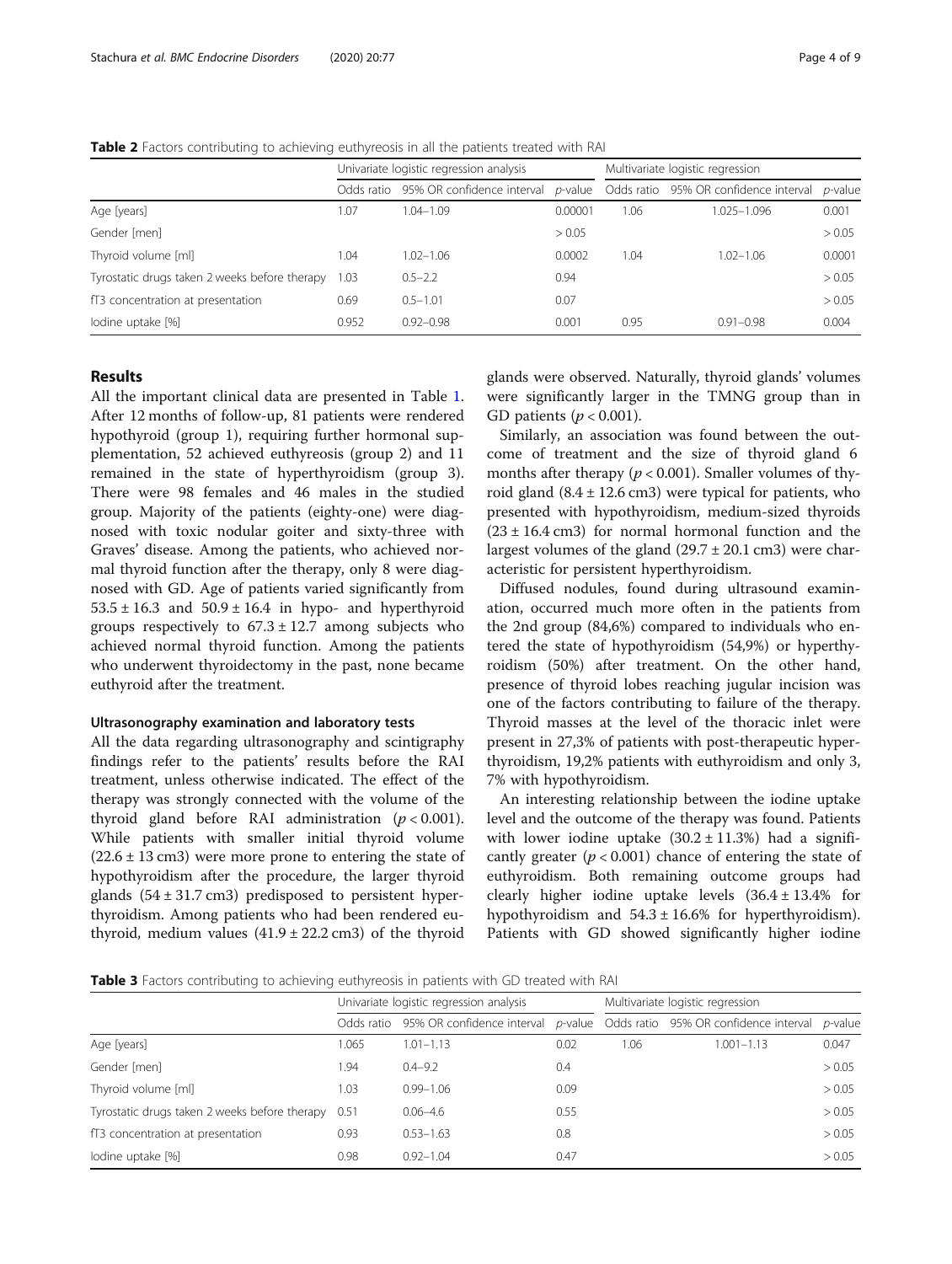Table 4 Factors contributing to achieving euthyreosis in patients with TMNG treated with RAI

|                                                     |            | Univariate logistic regression analysis | Multivariate logistic regression |       |                                                                          |                 |
|-----------------------------------------------------|------------|-----------------------------------------|----------------------------------|-------|--------------------------------------------------------------------------|-----------------|
|                                                     | Odds ratio |                                         |                                  |       | 95% OR confidence interval p-value Odds ratio 95% OR confidence interval | <i>p</i> -value |
| Age [years]                                         | 1.04       | $0.99 - 1.08$                           | 0.056                            | 1.04  | $1 - 1.09$                                                               | 0.048           |
| Gender [men]                                        | .44        | $0.58 - 3.59$                           | 0.43                             |       |                                                                          | > 0.05          |
| Thyroid volume [ml]                                 | 1.03       | $1.002 - 1.05$                          | 0.037                            | 1.038 | 1.009-1.068                                                              | 0.009           |
| Tyrostatic drugs taken 2 weeks before therapy 0.767 |            | $0.3 - 1.92$                            | 0.57                             |       |                                                                          | > 0.05          |
| fT3 concentration at presentation                   | .22        | $0.79 - 1.89$                           | 0.34                             |       |                                                                          | > 0.05          |
| lodine uptake [%]                                   | 0.96       | $0.93 - 0.99$                           | 0.03                             | 0.95  | $0.9 - 0.99$                                                             | 0.02            |

uptake levels  $(40.1 \pm 14.3%)$  than patients with TMNG  $(32.2 \pm 13.4\%)$   $(p < 0.001)$ .

Among laboratory thyroid function tests, only TSH concentration at the beginning of the therapy seemed to be a significant factor contributing to predicting the outcome of therapy. Patients with lower concentrations  $(0.6 \pm 1)$  were more prone to persisting hyperthyroidism ( $p = 0.035$ ), medium concentrations (0.9  $\pm$  1.7) pointed to normal hormonal function, while the highest values usually resulted in hypothyroidism  $(1.5 \pm 2.6)$ . There were no significant differences in TSH concentrations between GD and TMNG groups.

Results of uni- and multivariate logistic regression analyses are presented in Tables [2,](#page-3-0) [3](#page-3-0) and 4. According to multivariate logistic regression analysis, there are three factors, contributing to achieving normal hormonal level 12 months after the therapy – age (OR 1.06; 95% CI 1.025–1.096;  $p = 0.001$ ), thyroid volume (OR 1.04; 95% CI 1.02–1.06; p < 0.001) and iodine uptake (OR 0.95; 95% CI 0.91–0.98;  $p = 0.004$ ). Similar results occurred in case of TMNG patients. Older patients (OR 1.04; 95% CI 1–1.09;  $p = 0.048$ ), with larger thyroid glands (OR 1.038; 95% CI 1.009–1.068;  $p = 0.009$ ) and lower iodine uptake levels (OR 0.95; 95% CI 0.9-0.99;  $p = 0.02$ ) had bigger chances of achieving an euthyroid state. This is, however, not a case in GD patients, in whom only higher age was proven a significant factor of normal thyroid function (OR 1.06; 95% CI 1.001–1.13;  $p = 0.047$ ).

Moreover, we performed Cox proportional hazards model analysis for determining predictors of normal hormonal function after 12 months of observation (Tables 5 and [6](#page-5-0)). It has shown age, thyroid volume and radioiodine uptake to be statistically significant, however, only in the overall patients' population.

ROC curves were also depicted for these predictors to verify their accuracy in predicting the chances of rendering a patient euthyroid (Table [7\)](#page-5-0). With this method we can obtain cut-off values with maximal sensitivity and specificity. For age as a stimulant, the optimal cut-off value was 58 with sensitivity of 86.5% and specificity – 56.5% (AUC: 0.752, AUC CI: 0.627–0.83, p < 0.001). In case of the thyroid volume (also a stimulating factor) the sensitivity and specificity were 58 and 80% respectively (AUC: 0.732, AUC CI: 0.646–0.819,  $p < 0.001$ ) for the size of 35 cm3. Iodine uptake level was treated as a negative predictor and its threshold was set as 31% with the sensitivity – 65.3% and specificity of 70.3% (AUC: 0.666, AUC CI: 0.574-0.759,  $p < 0.001$ ). ROC curves have also been depicted for subgroups of patients with GD and TMNG – results are presented in Tables [8](#page-6-0) and [9.](#page-6-0)

In contrast to above-mentioned findings, type of nodule did not vary significantly between the presented groups. Following factors were also verified regarding potential contribution to the outcome of therapy, using logistic regression analysis: gender, antithyroid drugs and beta-blockers' usage before the treatment, thyroidectomy in the past, radioiodine distribution in the gland, administered dose and type of nodules. No statistically important correlation, however, was noted.

Table 5 Cox proportional hazards model analysis – predictors of eythyreoidism after 12-months observation in all the patients

| Predictor                                     | <i>p</i> -value | Hazard ratio (HR) | 95% HR CI       |
|-----------------------------------------------|-----------------|-------------------|-----------------|
| Age [years]                                   | 0.003           | 1.039             | $1.013 - 1.066$ |
| Thyroid volume [ml]                           | 0.01            | 1.016             | $1.004 - 1.029$ |
| lodine uptake [%]                             | 0.03            | 0.968             | $0.94 - 0.99$   |
| fT3 concentration at presentation             | 0.83            | 1.023             | $0.83 - 1.26$   |
| Gender                                        | 0.89            | 0.953             | $0.49 - 1.86$   |
| Tyrostatic drugs taken 2 weeks before therapy | 0.38            | 0.703             | $0.32 - 1.54$   |
|                                               |                 |                   |                 |

CI confidence interval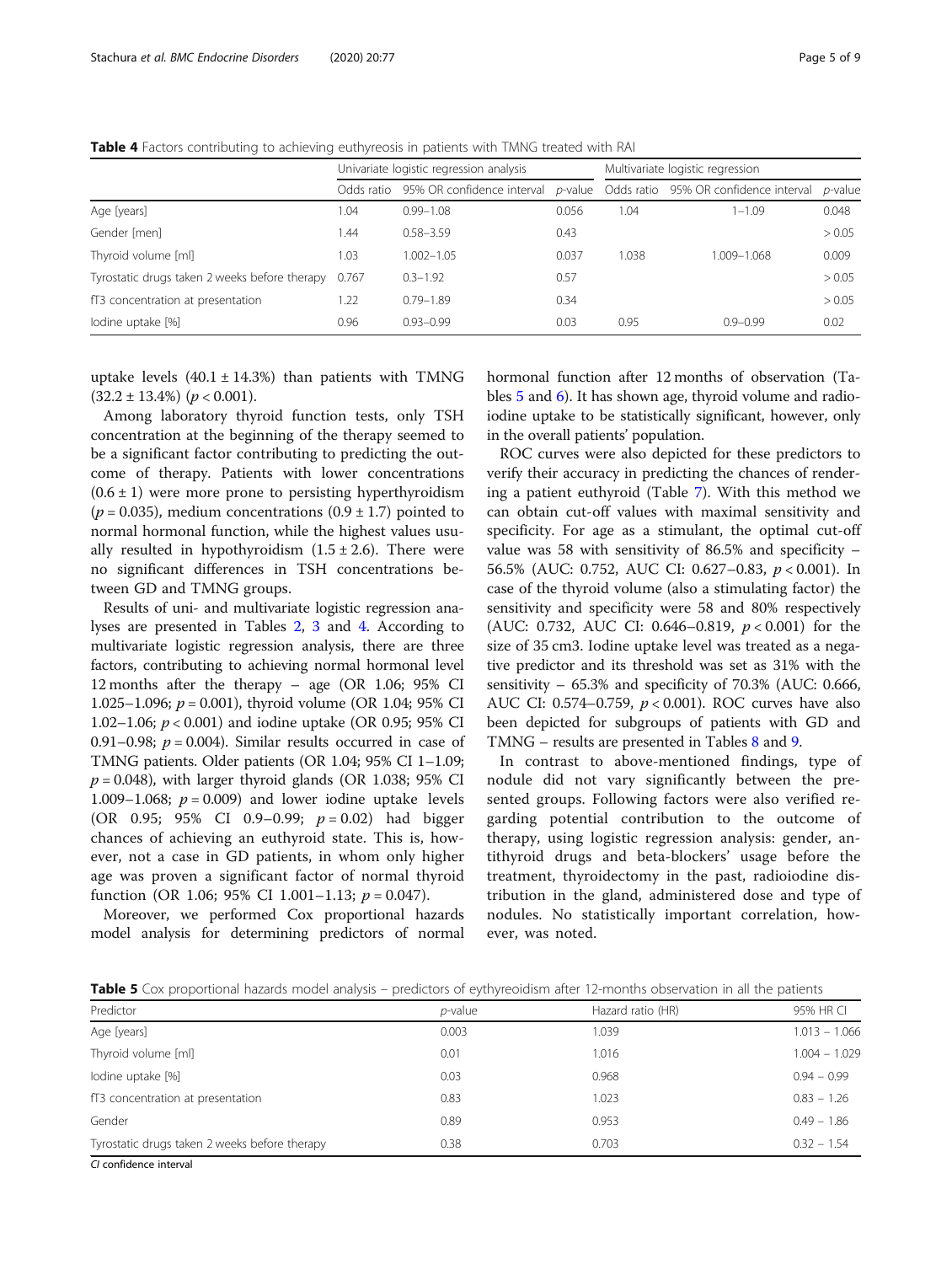<span id="page-5-0"></span>

|  |  |  | <b>Table 6</b> Cox proportional hazards model analysis – predictors of euthyreoidism after 12-months observation in GD and TMNG patients |  |  |  |  |  |
|--|--|--|------------------------------------------------------------------------------------------------------------------------------------------|--|--|--|--|--|
|--|--|--|------------------------------------------------------------------------------------------------------------------------------------------|--|--|--|--|--|

| Predictor                                     | Graves' disease patients |           | TMNG patients   |            |           |               |
|-----------------------------------------------|--------------------------|-----------|-----------------|------------|-----------|---------------|
|                                               | <i>p</i> -value          | <b>HR</b> | 95% HR CI       | $p$ -value | <b>HR</b> | 95% HR CI     |
| Age [years]                                   | 0.102                    | 1.05      | $1.013 - 1.066$ | 0.195      | 1.02      | $0.98 - 1.05$ |
| Thyroid volume [ml]                           | 0.19                     | 1.025     | $1.004 - 1.029$ | 0.174      | 1.01      | $0.99 - 1.02$ |
| lodine uptake [%]                             | 0.49                     | 0.975     | $0.94 - 0.99$   | 0.229      | 0.97      | $0.94 - 1.01$ |
| fT3 concentration at presentation             | 0.84                     | 1.051     | $0.83 - 1.26$   | 0.947      | 0.99      | $0.78 - 1.26$ |
| Gender                                        | 0.6                      | 1.75      | $0.49 - 1.86$   | 0.734      | 0.88      | $0.42 - 1.83$ |
| Tyrostatic drugs taken 2 weeks before therapy | 0.73                     |           | $0.32 - 1.54$   | 0.511      | 0.75      | $0.32 - 1.75$ |

HR hazard ratio, CI confidence interval

#### **Discussion**

Treatment with radioiodine has been one of the most important therapeutic modalities in case of hyperthyroidism for many years [\[7](#page-7-0)]. Many physicians prefer to use large quantities of the isotope in order to achieve early hypothyroidism and avoid the necessity of administering another dose of <sup>131</sup>I<sup>-</sup>. Prompting stability with hormonal supplementation in case of hypothyroid patients is a common clinical practice, however, makes the patient fully dependent on the medications. There have been studies aiming to depict an optimal dose of <sup>131</sup>I<sup>-</sup> that would maximize the chances of rendering a patient euthyroid, however, they did not take into consideration other factors predictive of such an outcome [\[22](#page-8-0), [23\]](#page-8-0). In our study we have presented three such predictors: iodine uptake level, subjects' age and the thyroid gland volume.

The statistical analysis showed that pre-therapeutic RAI uptake level correlated inversely with the chances of achieving euthyreosis in our patients. In further analysis, it has been shown, however, that it only occurs in case of TMNG patients and not in the GD group. This finding is partially in concordance with the study by M.A. Walter et al., where an inverse correlation was presented in both GD and TMNG patients [[24\]](#page-8-0). There have also been studies proving low RAIU to contribute to a successful outcome of the therapy, meant by hypo- or euthyroidism, however, exclusively in GD [\[16,](#page-7-0) [17\]](#page-7-0). On the other hand, RAIU> 50% also has been shown to increase the incidence of hypothyroidism in case of patients with solitary pretoxic or toxic adenomas treated with radioiodine <sup>131</sup>I<sup>-</sup> [[18](#page-7-0)]. Moreover, in patients with toxic goiter and high radioiodine uptake, RAI therapy resulted in a failure more frequently than in subjects with lower or moderate RAIU levels [[25\]](#page-8-0). Authors suggested that this phenomenon could be attributed to the stunning effect, although normally such a situation occurs, when larger quantities of radioiodine are administered. It could be also explained by the fact that patients with larger RAIU levels could have a more active disease, which results in lower susceptibility to thyroid ablation with radioiodine. The reason for developing hyperthyroidism in patients with very high iodine uptake levels may be due to progressive destruction of the thyroid gland with subsequent release of the free hormones.

Etiology of the hyperthyroidism also contributes to the outcome of the therapy. We have shown that patients with TMNG have more predictors of achieving euthyroidism than patients with GD. Moreover, it seems that TMNG patients were more prone to achieving normal thyroid function than subjects in the GD group. This finding is in accord with observations made by other researchers [[20\]](#page-8-0). It has also been shown that, conversely, in patients with GD hypothyroidism is a more frequent outcome of RAI therapy than in subjects with TMNG [[12,](#page-7-0) [20](#page-8-0)]. The explanation of our finding could be that the extranodal tissue in TMNG exhibits less iodine uptake. As a consequence, it does not suffer as much damage as the nodules, which allows the gland to maintain its function after the therapy has ended [[10\]](#page-7-0). In other words, ablated thyroid tissue in GD patients may not able to maintain its hormonal function after the radioiodine treatment.

In our study we also found that the more advanced age in the patients was a significant predictor of achieving euthyreosis. As other studies usually focus on depicting factors contributing to the success of RAI therapy (and not euthyreosis exclusively), we had little material

**Table 7** Predictors of euthyreosis in all the patients and their cut-off values using ROC curves  $[n = 52]$ 

| Predictor                         | Cut-off value | AUC.  | 95% AUC confidence interval | <i>p</i> -value | Sensitivity | Specificity |
|-----------------------------------|---------------|-------|-----------------------------|-----------------|-------------|-------------|
| Age [years]                       | 58            | 0.752 | $0.67 - 0.83$               | < 0.001         | 86.5%       | 56.5%       |
| Thyroid volume [cm <sup>3</sup> ] | 35            | 0.732 | $0.646 - 0.819$             | < 0.001         | 58%         | 80%         |
| lodine uptake [%] <sup>a</sup>    |               | 0.666 | $0.574 - 0.759$             | < 0.001         | 65.3%       | 70.3%       |

AUC area under curve<br><sup>a</sup> Negative predictors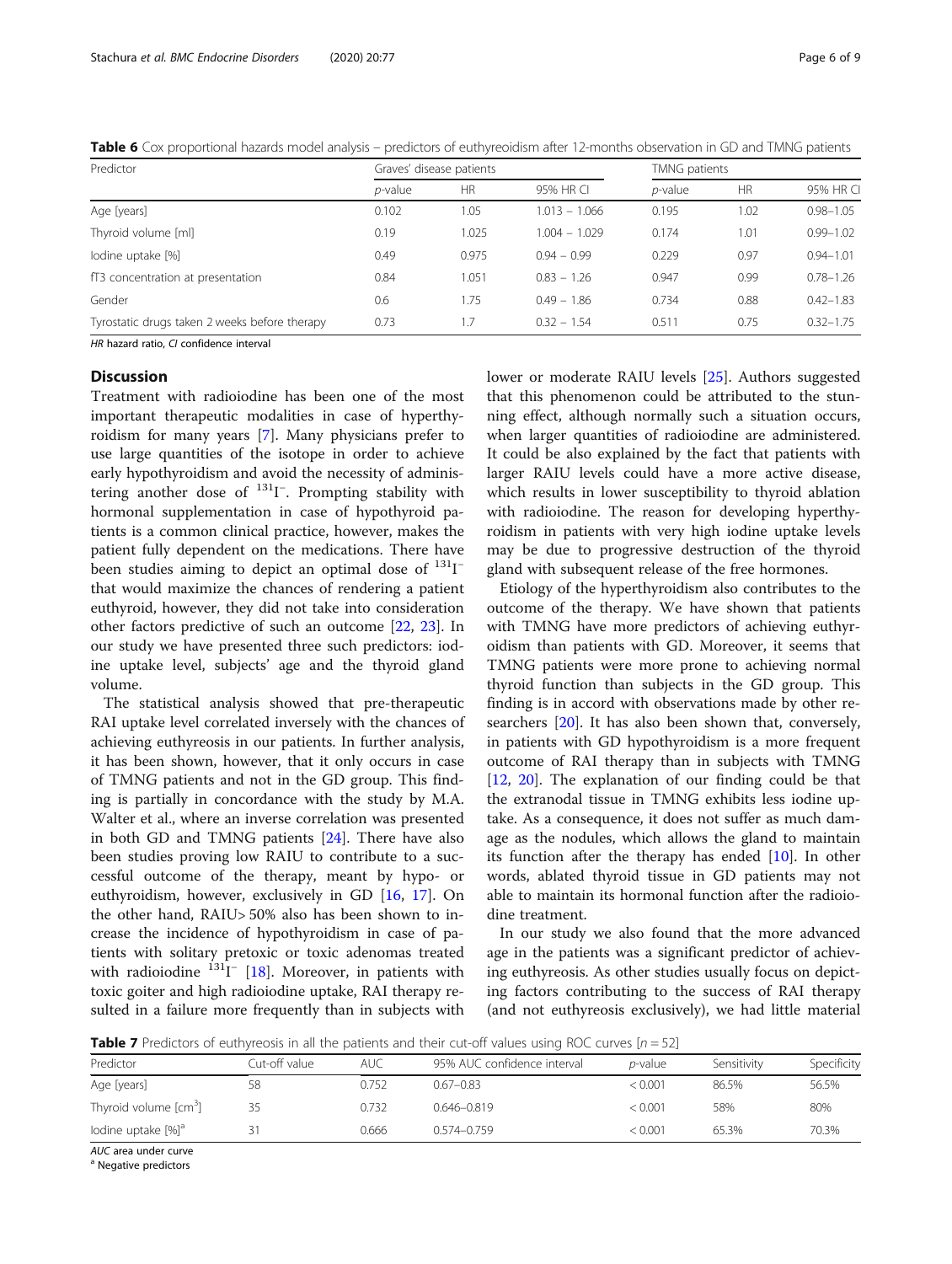<span id="page-6-0"></span>**Table 8** Predictors of euthyreosis in patients with GD and their cut-off values using ROC curves  $[n = 8]$ 

| Predictor                         | Cut-off value | AUC. | 95% AUC confidence interval | <i>p</i> -value | Sensitivity | Specificity |
|-----------------------------------|---------------|------|-----------------------------|-----------------|-------------|-------------|
| Age [years]                       | 64            | 0.75 | $0.5 - 0.97$                | 0.02            | 62.5%       | 87.3%       |
| Thyroid volume [cm <sup>3</sup> ] | 27.4          | 0.83 | $0.71 - 0.95$               | < 0.001         | 85.7%       | 79.6%       |
| lodine uptake [%] <sup>a</sup>    | 31            | 0.59 | $0.37 - 0.83$               | 0.4             | 57.1%       | 77.8%       |

 $AUC$  area under curve<br><sup>a</sup> Negative predictors

to compare our results with  $[11, 12, 26-32]$  $[11, 12, 26-32]$  $[11, 12, 26-32]$  $[11, 12, 26-32]$  $[11, 12, 26-32]$  $[11, 12, 26-32]$  $[11, 12, 26-32]$  $[11, 12, 26-32]$  $[11, 12, 26-32]$ . Nonetheless, some papers have shown that younger patients were more likely to present persistent hyperthyroidism after RAI therapy [[9,](#page-7-0) [18,](#page-7-0) [26](#page-8-0), [33](#page-8-0)]. The reason behind it may be that younger thyroid tissue is more resistant to radiation than in older patients  $[18]$  $[18]$ . Similar observations were made by other researchers, who found early age of onset of hyperthyroidism to be a negative predictor of the treatment success [\[12,](#page-7-0) [34\]](#page-8-0). This, however, was strongly connected to the severity of hyperthyroidism, rather than with the young age itself. Schneider et al. also noted a positive correlation between the older age and the success of RAI treatment having performed univariate analysis, but after multivariate analysis patients' age was no longer significant [\[27](#page-8-0)]. Moreover, there have also been studies proving younger individuals to have an increased risk of presenting hypothyroidism [\[19](#page-8-0), [28](#page-8-0), [29\]](#page-8-0).

There are certain factors that, undoubtedly, have an effect on the outcome of <sup>131</sup>I<sup>-</sup> therapy, e.g. use of ATDs, corticosteroids, goiter size, severity of hyperthyroidism, low-iodine diet or smoking habits. We must not forget, however, that these modulators are influenced by age and an overall condition of the patient. Thus, the patient's advanced age and the final result of treatment are linked, though in an indirect manner [\[35\]](#page-8-0). Our result could be attributed to the fact, that 84.6% of patients who responded positively to the treatment, were diagnosed with TMNG, which prevalence increases in elderly patients and is more frequent than GD [\[7](#page-7-0)].

We have also proven that individuals with larger volumes of thyroid were more prone to achieving euthyreosis than patients with smaller glands. In contrast, many studies showed an inverse correlation between thyroid gland size and a successful outcome of treatment (again hypo- or euthyroid) [\[12](#page-7-0), [32,](#page-8-0) [33](#page-8-0), [36](#page-8-0)–[38\]](#page-8-0). On the other hand, no significant impact of the above-mentioned factor was noted in other researches or results turned out

to be statistically insignificant after performing regression analysis [\[9](#page-7-0), [11,](#page-7-0) [20](#page-8-0), [27](#page-8-0), [39,](#page-8-0) [40](#page-8-0)]. Differences between various papers may be explained by lack of an objective method of measuring thyroid gland size. Clinical examination or scintigraphy are less precise than ultrasound [[41,](#page-8-0) [42\]](#page-8-0). Marković et al. suggested that an influence of the gland size on the outcome of therapy was present in case of normo-echogenic glands only [[21\]](#page-8-0). Our data show that 22.6 cm3 was the mean volume for hypothyroid outcome group and is in concordance with results presented by Catarina Machado et al. (24.3 cm3) [[43\]](#page-8-0). Similarly, mean thyroid volume of persistently hyperthyroid patients' (54 cm3) was comparable with findings by Pfeilschifter et al., who observed failure of RAI therapy in individuals with thyroid's volume larger than 50 cm3 [\[19](#page-8-0)].

Since the focus in this paper is on the predictors of achieving euthyreosis exclusively, the literature review was severely narrowed as the great number of the scientific papers depict factors contributing to overall success of the RAI therapy. It is, undoubtedly, one of the limitations of our discussion. We also need to mention that although a group of 144 patients is big enough to draw statistically significant conclusions, in order to make our findings more credible, a larger cohort should be examined – preferably in a prospective study. Moreover, it needs to be underlined that even after rendering a patient euthyroid, there is a low risk of converting to hypothyroid state in the subsequent years after therapy, especially in patients pretreated with ATDs, eventually requiring hormonal supplementation [[44](#page-8-0)]. Lack of control group is another limitation.

As a follow-up to this research, we consider using the measurements of the effective thyroidal half-life and uptake of  $^{131}$ I<sup>-</sup> as shown by Kobe C. et al. [[45\]](#page-8-0). This approach has been shown to provide high therapy success rates in patients with GD [\[46\]](#page-8-0). It seems that this

**Table 9** Predictors of euthyreosis in patients with TMNG and their cut-off values using ROC curves  $[n = 44]$ 

| <b>TWIND P</b> IT CONCEDIUS OF CONTINUOUS IN PONCETICS THAT THING ONLY CHEMICAL ON TOROGO OSITION THOUGH ON THE THIS |               |       |                             |                 |             |             |  |
|----------------------------------------------------------------------------------------------------------------------|---------------|-------|-----------------------------|-----------------|-------------|-------------|--|
| Predictor                                                                                                            | Cut-off value | AUC-  | 95% AUC confidence interval | <i>p</i> -value | Sensitivity | Specificity |  |
| Age [years]                                                                                                          | 58            | 0.612 | $0.448 - 0.736$             | 0.07            | 90.9%       | 27%         |  |
| Thyroid volume [cm <sup>3</sup> ]                                                                                    | 41.04         | 0.632 | $0.509 - 0.756$             | 0.03            | 48.8%       | 80.6%       |  |
| lodine uptake [%] <sup>a</sup>                                                                                       |               | 0.615 | $0.49 - 0.741$              | 0.07            | 66.7%       | 59.5%       |  |

 $AUC$  area under curve<br><sup>a</sup> Negative predictors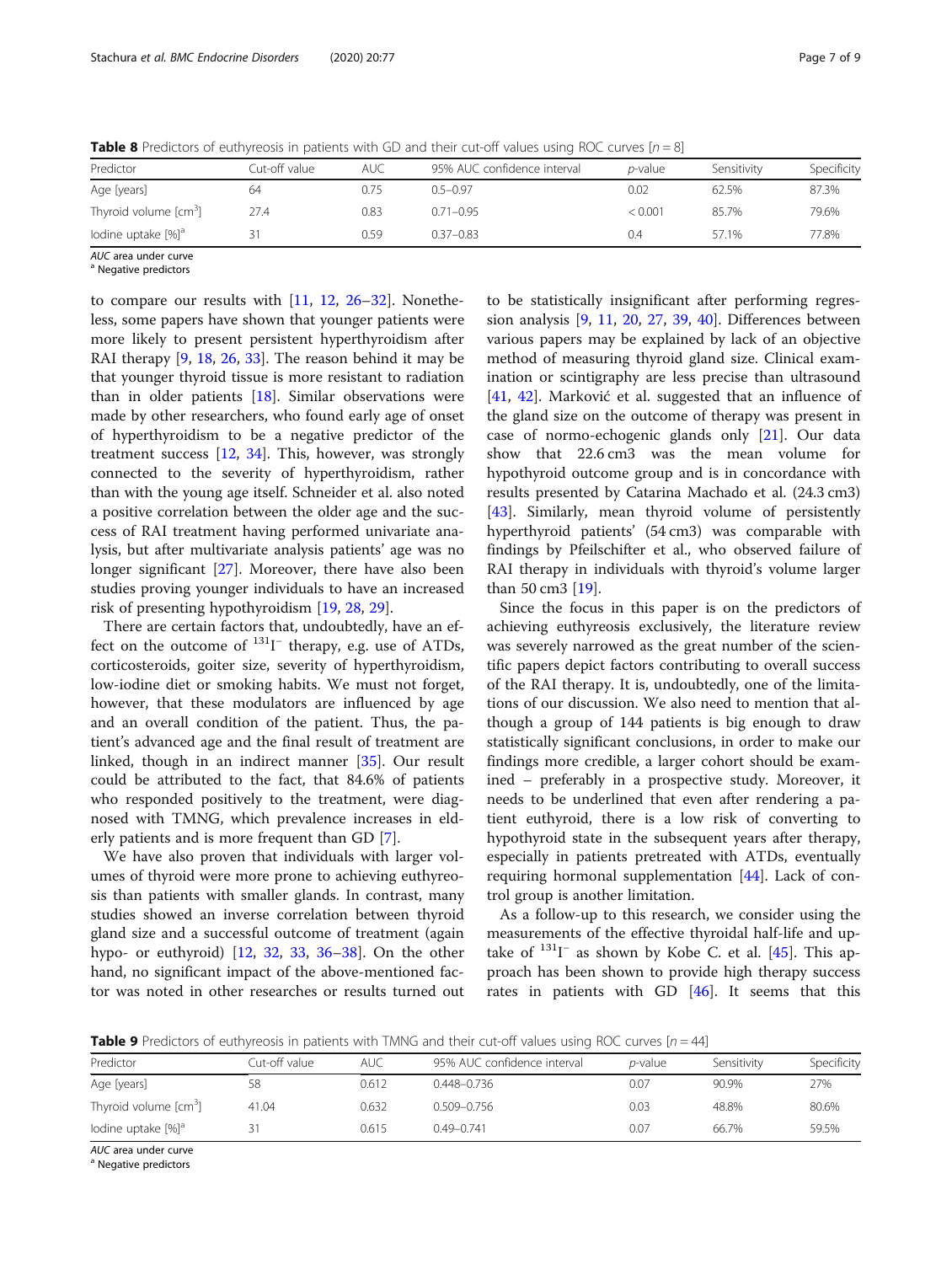<span id="page-7-0"></span>individual dosimetric approach not only gives a more precise data on the radiation exposure, but also may be more beneficial than the classical dosimetric methods.

# Conclusions

In summary, in our research we depicted predictors of achieving euthyreosis after treatment with a fixed dose of <sup>131</sup>I<sup>-</sup> in hyperthyroid patients. The more advanced age, larger volume of thyroid gland and lower iodine uptake values contribute to rendering the patient euthyroid. In our opinion, physicians should take these three factors into consideration, while discussing the treatment modality with the patient, especially in case of TMNG diagnosis. It seems that subjects with higher RAIU levels should require special attention, since high failure rates are prevalent among them. Perhaps larger doses of radioiodine or longer pretreatment with ATDs to prompt stabilization could be beneficial in these cases. In patients with e.g. smaller thyroid volumes, individual dosimetric methods may be useful to maximize the chances of achieving therapeutic success. GD patients with mild intensity of the disease could benefit from a longer use of ATDs before transferring them for radioiodine treatment, as older age seems to contribute to rendering a normal thyroid function in these patients. Further studies on predictors of normal thyroid function in the individual dosimetric approach, would help elucidate, whether the same factors also play a role in achieving euthyroidism, using this method.

#### Abbreviations

ATDs: Antithyroid drugs; AUC: Area under cruve; CI: Confidence interval; GD: Graves' disease; HR: Hazard ratio; OR: Odds ratio; RAIU: Radioiodine uptake; ROC: Receiver operating characteristic; (f)T3: (Free) triiodothyronine; (f)T4: (Free) thyroxine; TA: Toxic adenoma; TMNG: Toxic multinodular goiter; TSH: Thyroid-stimulating hormone

#### Acknowledgments

Not applicable.

#### Authors' contributions

AS together with TG designed the study, gathered the patient data and were major contributors in writing the manuscript. BK interpreted the data and performed the statistical analysis, designed the study. TB provided the patient data and was responsible for the paper's revision. EF contributed to manuscript writing and revision. All authors approved the study.

#### Funding

Not applicable.

#### Availability of data and materials

The datasets used and/or analysed during the current study are available from the corresponding author on reasonable request.

#### Ethics approval and consent to participate

Our study has been approved by the Bioethical Committee of the Medical University of Warsaw – approval No. AKBE/245/2019.

#### Consent for publication

Not applicable.

#### Competing interests

The authors declare that they have no competing interests.

#### Author details

<sup>1</sup>Department of Internal Medicine, Endocrinology and Diabetology, Central Clinical Hospital of the Ministry of the Interior, Wołoska 137, 02-507 Warsaw, Poland. <sup>2</sup>Nuclear Medicine Department, Central Clinical Hospital of the Ministry of the Interior, Warsaw, Poland. <sup>3</sup>Department of Human Epigenetics Mossakowski Medical Research Centre, Polish Academy of Sciences, Warsaw, Poland.

# Received: 18 July 2019 Accepted: 10 May 2020<br>Published online: 01 June 2020

#### References

- 1. Vanderpump MP. The epidemiology of thyroid disease. Br Med Bull. 2011;99: 39–51.
- 2. Singer PA, Cooper DS, Levy EG, Ladenson PW, Braverman LE, Daniels G, et al. Treatment guidelines for patients with hyperthyroidism and hypothyroidism. Standards of care committee, American Thyroid Association. JAMA. 1995;273(10):808–12.
- 3. Burch HB, Burman KD, Cooper DS. A 2011 survey of clinical practice patterns in the management of graves' disease. J Clin Endocrinol Metab. 2012;97(12): 4549–58.
- 4. Wartofsky L, Glinoer D, Solomon B, Nagataki S, Lagasse R, Nagayama Y, et al. Differences and similarities in the diagnosis and treatment of graves' disease in Europe, Japan, and the United States. Thyroid. 1991; 1(2):129–35.
- 5. Lee HS, Hwang JS. The treatment of graves' disease in children and adolescents. Ann Pediatr Endocrinol Metab. 2014;19(3):122–6.
- 6. Wang J, Qin L. Radioiodine therapy versus antithyroid drugs in graves' disease: a meta-analysis of randomized controlled trials. Br J Radiol. 2016; 89(1064):20160418.
- 7. Ross DS, Burch HB, Cooper DS, Greenlee MC, Laurberg P, Maia AL, et al. 2016 American Thyroid Association guidelines for diagnosis and management of hyperthyroidism and other causes of thyrotoxicosis. Thyroid. 2016;26(10):1343–421.
- 8. Weetman AP. Radioiodine treatment for benign thyroid diseases. Clin Endocrinol. 2007;66(6):757–64.
- 9. Leslie WD, Ward L, Salamon EA, Ludwig S, Rowe RC, Cowden EA. A randomized comparison of radioiodine doses in graves' hyperthyroidism. J Clin Endocrinol Metab. 2003;88(3):978–83.
- 10. Jarløv AE, Hegedüs L, Kristensen LO, Nygaard B, Hansen JM. Is calculation of the dose in radioiodine therapy of hyperthyroidism worth while? Clin Endocrinol. 1995;43(3):325–9.
- 11. Allahabadia A, Daykin J, Holder RL, Sheppard MC, Gough SC, Franklyn JA. Age and gender predict the outcome of treatment for graves' hyperthyroidism. J Clin Endocrinol Metab. 2000;85(3):1038–42.
- 12. Allahabadia A, Daykin J, Sheppard MC, Gough SC, Franklyn JA. Radioiodine treatment of hyperthyroidism-prognostic factors for outcome. J Clin Endocrinol Metab. 2001;86(8):3611–7.
- 13. Catargi B, Leprat F, Guyot M, Valli N, Ducassou D, Tabarin A. Optimized radioiodine therapy of graves' disease: analysis of the delivered dose and of other possible factors affecting outcome. Eur J Endocrinol. 1999;141(2):117–21.
- 14. Howarth D, et al. Determination of the optimal minimum radioiodine dose in patients with graves' disease: a clinical outcome study. Eur J Nucl Med. 2001;28:1489–95.
- 15. Manohar K, Mittal BR, Bhoil A, Bhattacharya A, Dutta P, Bhansali A. Factors predicting treatment failure in patients treated with iodine-131 for graves' disease. World J Nucl Med. 2013;12(2):57–60.
- 16. Liu M, Jing D, Hu J, Yin S. Predictive factors of outcomes in personalized radioactive iodine ((131)I) treatment for graves' disease. Am J Med Sci. 2014; 348(4):288–93.
- 17. Zaman MU, Fatima N, Zaman U, Sajjad Z, Zaman A, Tahseen R. Predictive value of pyramidal lobe, percentage thyroid uptake and age for ablation outcome after 15 mCi fixed dose of radioiodine-131 in graves' disease. Indian J Nucl Med. 2015;30(4):309–13.
- 18. Ceccarelli C, Bencivelli W, Vitti P, Grasso L, Pinchera A. Outcome of radioiodine-131 therapy in hyperfunctioning thyroid nodules: a 20 years' retrospective study. Clin Endocrinol. 2005;62(3):331–5.